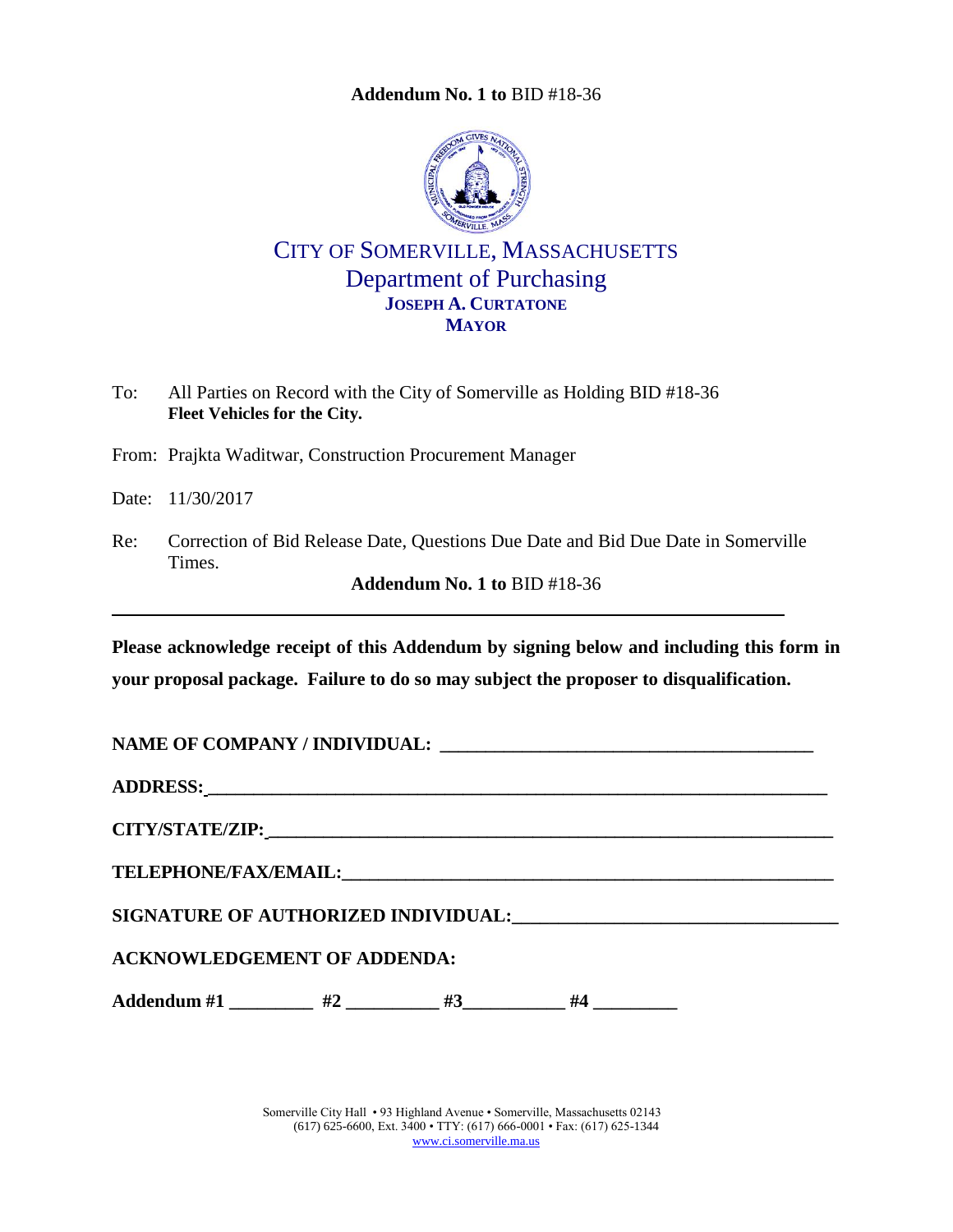### **Addendum No. 1 to** [BID #18-36](#page-0-0)

With reference to Legal Notice published by Somerville Times dated November 22, 2017 (Refer Attachment), all the advertised bids numbering IFB#18-36, IFB#18-39, IFB#18-40, IFB#18-41, IFB#18-42 and IFB#18-43 shall be released as a single bid number **IFB#18-36: Fleet Vehicles for the City.**

The key dates for IFB#18-36: Fleet Vehicles for the City are as follows:

| Key dates for this Invitation for Bids:     |                        |  |
|---------------------------------------------|------------------------|--|
| <b>IFB</b> Issued                           | 12/05/2017             |  |
| Deadline for Submitting Questions<br>to IFB | 12/12/2017 by 12PM EST |  |
| <b>Bids</b> Due                             | 12/19/2017 by 11AM EST |  |
| <b>Anticipated Contract Award</b>           | 12/26/2017             |  |
| <b>Est. Contract Commencement Date</b>      | 12/26/2017             |  |
| <b>Est. Contract Completion Date</b>        | 12/25/2018             |  |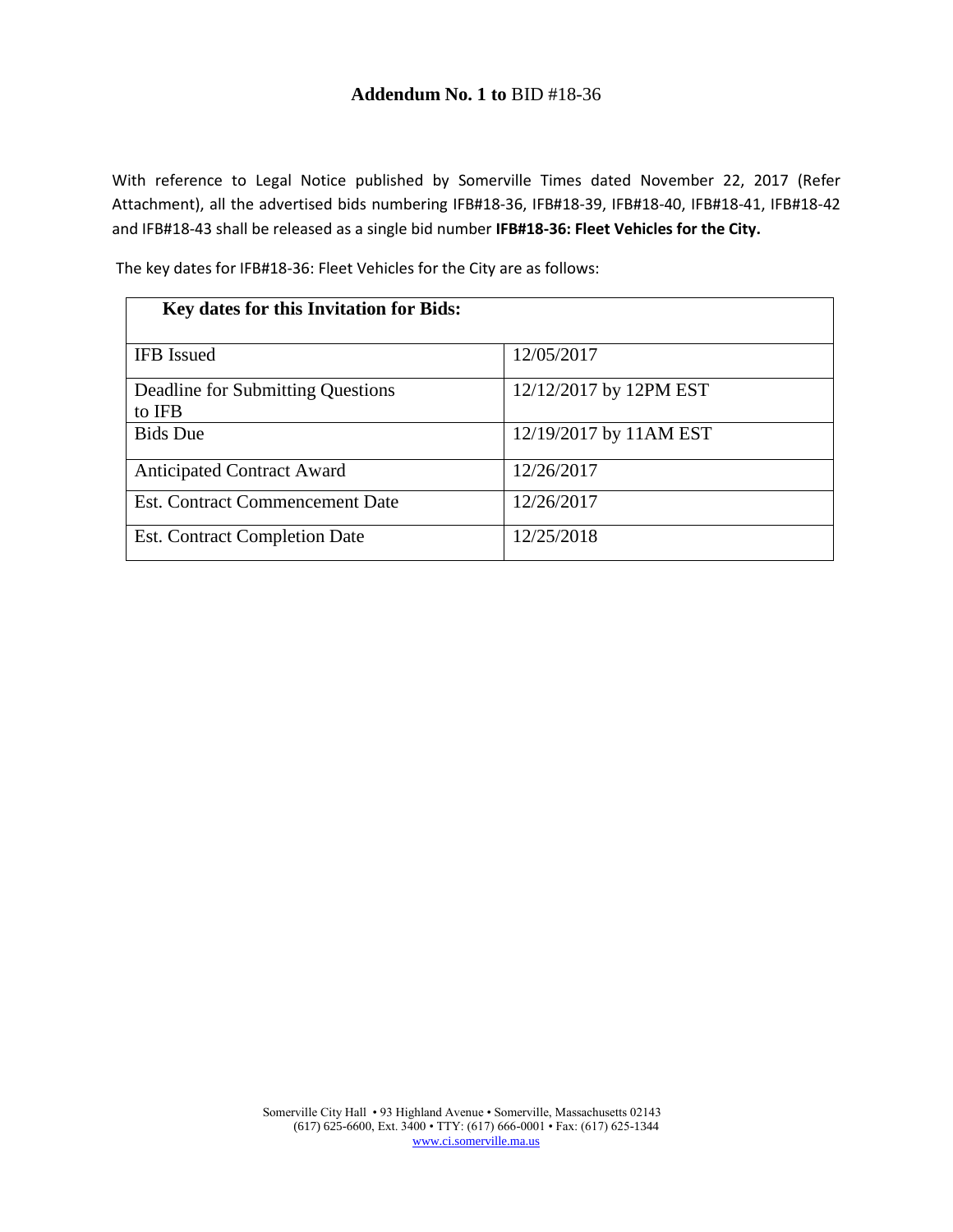## **LEGAL NOTICES**

#### **Legal Notices can also be viewed on our website at www.thesomervilletimes.com**

### **TO PLACE LEGAL ADVERTISMENTS IN THE SOMERVILLE TIMES, CONTACT US BY 12 PM MONDAY PH: 617.666.4010 FAX: 617.628.0422**

**CITY OF SOMERVILLE OFFICE OF CITY CLERK BOARD OF ALDERMEN**

President William A. White, Jr. and Finance Committee Chair Tony Lafuente have called for a meeting of the Board of Aldermen's Finance Committee to conduct a Public Hearing on the Mayor's proposal to create a Union Square Development District (BOA #204437), and a Union Square District Improvement Financing (DIF) Development Program (BOA #204517). Information on this proposal can be found on the city's website at www.somervillema.gov/usqdif.

The meeting will be held on **Tuesday, November 28, 2017, at 6 PM**, in the Aldermanic Chambers on the 2nd Floor of City Hall, 93 Highland Avenue.

#### **THE PUBLIC IS INVITED TO ATTEND AND BE HEARD.**

**JOHN J. LONG CITY CLERK**

11/15/17, 11/22/17 The Somerville Times

**LEGAL NOTICE OF PUBLIC HEARING**

A **public hearing** for all interested parties will be held by the Planning Board on **Thursday, November 30, 2017** at **6:00 p.m.** in the **Aldermanic Chambers, 93 Highland Avenue, Somerville, MA**.

**374 Somerville Avenue (PB 2017-16)** Applicant and Owner, 374 Somerville Ave, LLC, seeks approval of design and site plan review (DSPR) under SZO §6.1.22.D to construct a rear addition to the existing structure. Retail and office space will remain on the first floor and the second and partial third floor will become five dwelling units. A Special Permit under SZO §9.13 is also being sought for parking relief. CCD-55 zone. Ward 2. **http://eepurl.com/c\_kZsT** \*\*\*\*\*

If you have an interest in receiving updates on when an Applicant of a particular case requests a continuance to another hearing date, you may sign up for updates by visiting the URL for that case.



Submittals may be viewed in-person in the Office of Strategic Planning and Community Development, located on the third floor of City Hall, 93 Highland Avenue, Somerville, MA, Mon-Wed, 8:30 am-4:30 pm; Thurs, 8:30 am-7:30 pm; and Fri, 8:30 am-12:30 pm. Staff reports, plans and Board decisions, when completed, are posted online at https:// www.somervillema.gov/departments/ospcd/planning-and-zoning.

As cases may be continued to later dates, please check the agenda on the City's website or call before attending. Continued cases will not be re-advertised. Interested persons may provide comments to the Planning Board at the hearing or by submitting written comments by mail to OSPCD, Planning Division, 93 Highland Avenue, Somerville, MA 02143; by fax to 617-625-0722; or by email to slewis@somervillema.gov.

Attest: Kevin Prior, Chairman To be published in the Somerville Times on 11/15/17 & 11/22/17.

11/15/17, 11/22/17 The Somerville Times

Please contact Prajkta Waditwar pwaditwar@somervillema.gov for further information.

#### **Bid Advertisement**

The **Somerville Housing Authority**, the Awarding Authority, invites sealed bids for **SHA Project number 1633, Roof Replacement (AMP-2) Properzi Manor** in Somerville, Massachusetts, in accordance with the Plans and Specifications prepared by EHA Design, Inc. 284 North Avenue, Weston, Massachusetts 02493.

The scope of work includes: Removal and legal disposal of the existing ballasted membrane roof, all associated membrane flashings, sealants, metal flashing and sheet metal, as required for the installation of a new insulated, granular surfaced, three ply cold process built up roofing system that includes, but is not limited to, the installation of all membrane flashings, metal flashings and all other associated work required for a complete and thorough installation.

The work is estimated to cost \$325,000.00, and take 60 calendar days to complete. Bids are subject to HUD Procurement Regulation #7460.8 Rev.2 and 24 CFR Part 85, and to the minimum wage rates required by U.S. Department of Labor's minimum Federal Wage Rates.

THIS PROJECT IS BEING ELECTRONICALLY BID AND HARD COPY BIDS WILL NOT BE ACCEPTED. Please review the instructions in the bid documents on how to register as an electronic bidder. The bids are to be prepared and submitted at www.biddocsonline.com. Tutorials and instruction on how to complete the electronic bid documents are available online (click on the "Tutorial" tab at the bottom footer).

General Bids will be received until **2:00 p.m. Friday, December 8, 2017** and publicly opened online forthwith. All Bids will be submitted online at www.biddocsonline.com and received no later than the date and time specified above.

Bid Forms and Contract Documents will be available for pick-up at www.biddocsonline.com on **November 15, 2017** (may be viewed electronically and hardcopy requested) or at Nashoba Blue, Inc. at 433 Main Street, Hudson, MA 01749 (978-568-1167).

There is a plan deposit of \$50 per set (maximum of 2 sets) payable to BidDocs ONLINE, Inc. Plan deposits may be electronically paid or by check. The deposit will be refunded for up to two sets for general bidders and for one set for sub-bidders upon the return of the sets in good condition within thirty (30) days of receipt of general bids. Otherwise, the deposit shall be the property of the Awarding Authority. Additional sets may be purchased for \$50.00. Bidders requesting Contract Documents to be mailed to them shall include a separate check for \$ 40.00 per set for UPS Ground (or \$65 per set for UPS overnight), payable to BidDocs ONLINE, Inc., to cover mail handling costs.

General bidders shall be certified by the Massachusetts Division of Capital Asset Management and Maintenance (DCAMM) for the category of Roofing. General bids shall be accompanied by a DCAMM Certificate of Eligibility for the appropriate category, and an Update Statement. Failure to provide a DCAMM Certificate of Eligibility and Update Statement will result in the bid being rejected.

General Bids shall be accompanied by a bid deposit that is not less than 5% of the greatest possible bid amount. Bid deposits shall be in the form of a bid bond, cash, certified check, or a treasurer's or cashier's check issued by a responsible bank or trust company, payable to the **Somerville Housing Authority**.

A pre-bid conference will be held at *Properzi Manor,* **13-25 Warren Ave, Somerville, MA 02145** on **Wednesday, November 29, 2017** at **2:00 PM**, at which time access to the roof will be made available to prospective bidders. It is strongly recommended that prospective bidders attend.

For additional information regarding this project contact the Somerville Modernization Department, at 617-625-1152.

11/22/17 The Somerville Times



An Invitation for bids (IFB) and specifications may be obtained online at http://www.somervillema.gov/departments/finance/purchasing/ bids or from the Purchasing Department, Somerville City Hall, 93 Highland Ave., Somerville, MA, 02143 on or after **11/27/2017**. Sealed bids will be received at the above office until: **12/13/2017 at 12.00PM**. The Purchasing Director reserves the right to reject any or all proposals if, in her sole judgment, the best interest of the City of Somerville would



be served by so doing.

The contract term shall be for a period of 1 year from 12/15/2017 through 12/14/2018, with two one-year options to renew. The City reserves sole discretion to exercise renewal options.

> **Angela M. Allen Purchasing Director 617-625-6600 x. 3400**

11/22/17 The Somerville Times